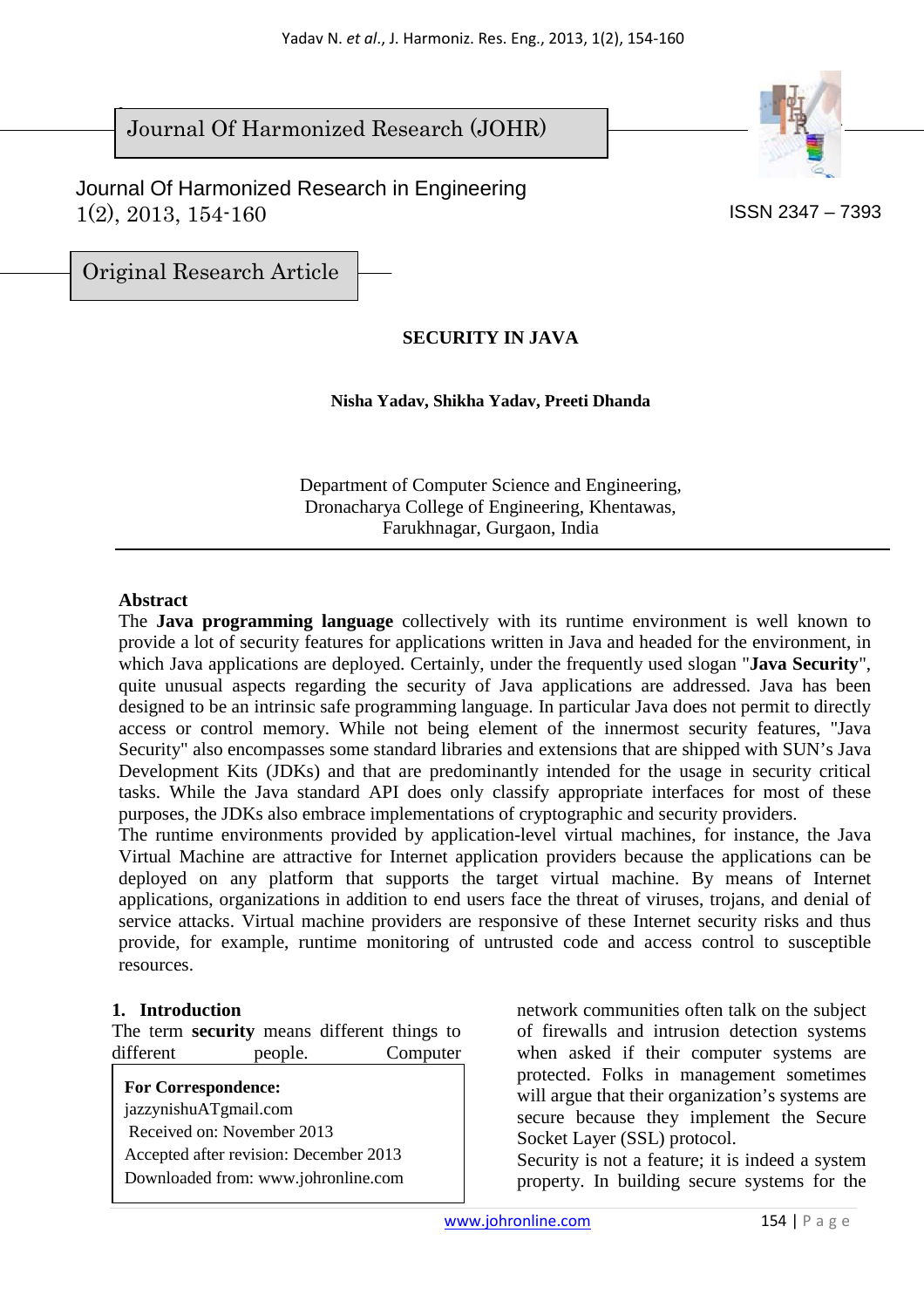Internet, one has to realize that nothing can be considered 100% secure. Computer professionals actually need to take the opposite view: consider all client systems as fundamentally insecure. As a consequence, security-minded developers apply preeminent practices in order to build as robust systems as feasible. In addition, security must be integrated into the software development lifecycle in order to craft reliable software. A security review at the end of the software process is not sufficient to produce good quality programs. Security needs to be considered in a much wider sense, as a set of non-functional goals. A thorough treatment of the matter includes procedures for prevention, traceability and auditing, monitoring, privacy and confidentiality, ambiguity, authentication, and integrity.

Security is the practice by which individuals and organizations shield their physical and intellectual property from all forms of attack and pillage. Although security concerns are not new, there is revived interest in the entire area of security in computing systems. This is because today's information systems have become the repositories for both personal and corporate assets and computer networks are providing new levels of access for users.

Consequently latest opportunities for unauthorized interaction and possible abuse may occur. In order to combat potential security threats, users need programs they can rely on. Furthermore, developers are looking for a development platform that has been intended with built-in security capabilities. This is where the Java stage comes in. As a matter of fact, Java is intended from the ground up for network-based computing, and security dealings are an integral part of Java's design.







**Java Security Architecture-** <br> **Security** can have varying levels of difficulty for implementation. One factor in determining the difficulty is the number and distribution of the systems. When only individual systems need to be protected, such as one computer with all files residing locally and with no need to connect to any outside resources, security is not as complex as with distributed systems. With distributed systems architecture, there are different nodes and resources. One major issue with distributed systems is application security. The Java architecture for distributed systems computing was designed taking security requirements into consideration.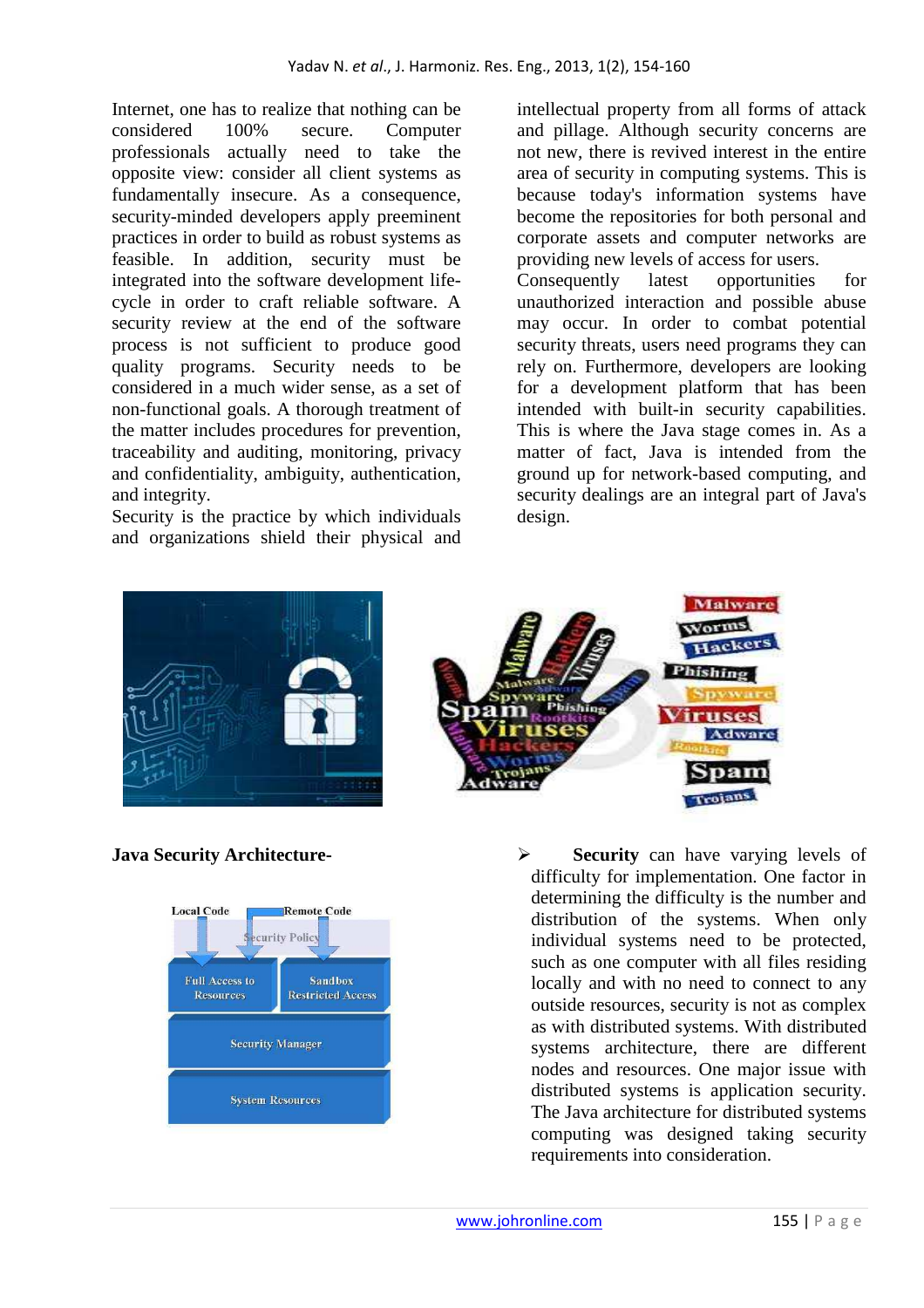Developers need to create programs that are executed on remote distributed systems. An architecture needed to be put in place, however, that would not leave these systems vulnerable to malicious code. This was accomplished through the Java architecture. The source code is written and then converted to byte code and is stored as a class file, which is interpreted by the Java Virtual Machine (JVM) on the client. Class loaders then load

any additional classes that are needed by the applications. Several security checks are put between the remote server distributing the program, and the client executing it, such as the "sandbox" security model, the byte code verifier, the applet class loader, the security manager, and through other security measures that can be implemented through Java's security APIs.



 **Java Security Model** 

In the rest of this section, we will briefly describe three parts of the Java security model, which are byte code verifier, class loader and security manager-

#### **1. Java Bytecode Verifier**

Java compiler compiles source programs into byte codes, and a trustworthy compiler ensures that Java source code does not contravene the safety rules. At runtime, a compiled code section can come from anywhere on the net, and it is unknown if the code fragment comes from a trustworthy compiler or not. So, basically the Java runtime simply does not trust the incoming code, and instead subjects it to a series of tests by **byte code verifier**.

The byte code verifier looks at the class files that are to be executed and analyzes them based on specific checks. The code will be verified by three or four passes depending on whether or not any methods are invoked. Gollmann states that some of the checks performed are to make certain that the proper format is used for the class, to prevent stack overflow, to maintain type integrity, to verify that the data does not change between types,

and that no illegal references to other classes are made. Hartel and Moreau further state that the byte code verifier ensures that jumps do not lead to illegal instructions, that method signatures are valid, access control, initialization of objects, and that "subroutines used to employ exceptions and synchronized statements are used in FIFO order"

#### **2. Java Class Loader**

The class loader is basically defined in Java by an abstract class, **Class Loader**. As an interface, it can be used to define a policy for loading Java classes into the runtime environment. The major functions of the class loader are :-

· It fetches the applet's code from the remote machine.

· It creates and enforces a namespace hierarchy. One of its more important functions is to ensure that running applet do not replace system-level components within the runtime environment. In particular, it prevents applets from creating their individual class loader.

· It prevents applets from invoking method that are part of the system's class loader.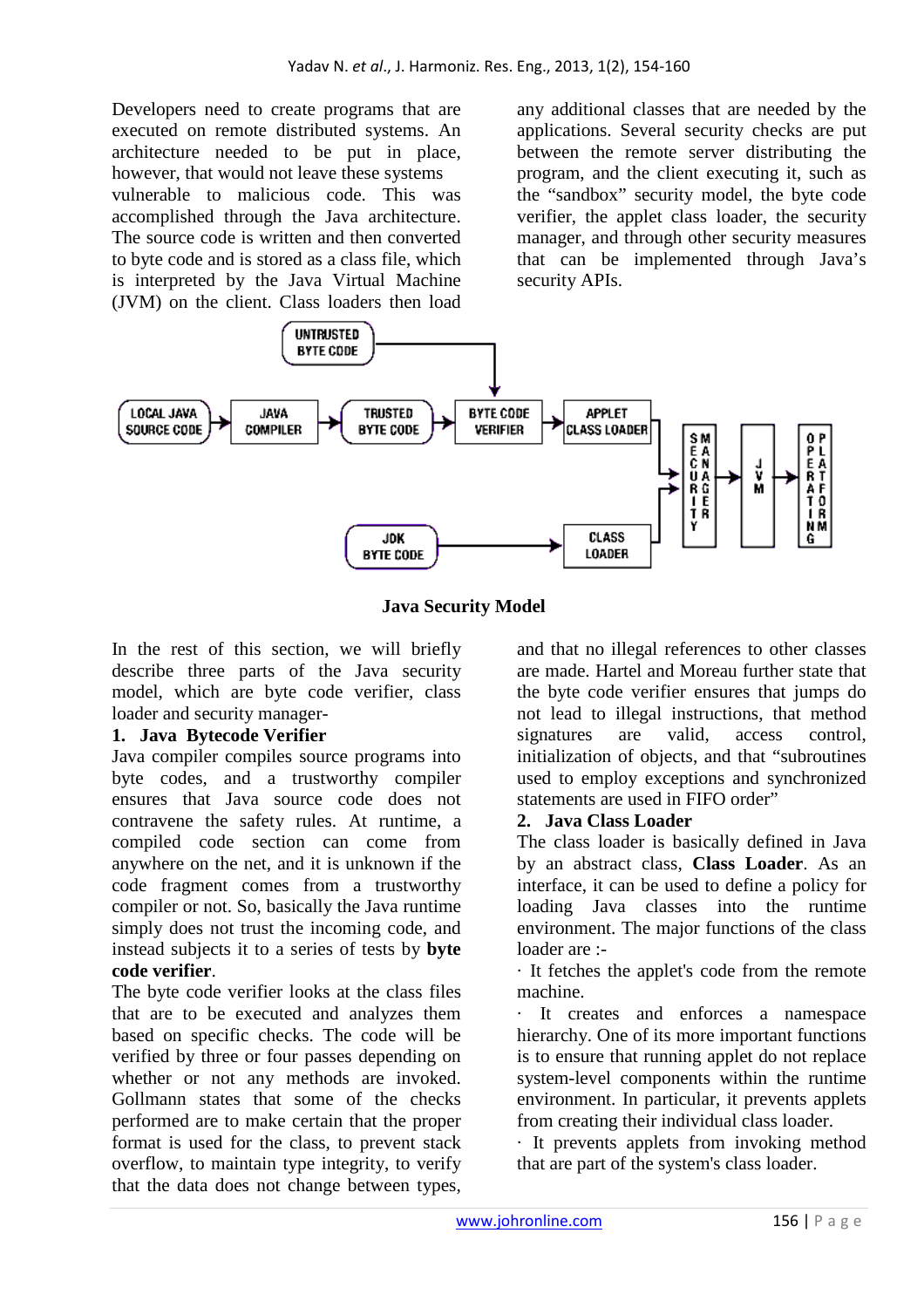As a Java application is executed, further classes may be called. These classes are not loaded until they are needed. When they are called the applet class loader is liable for loading the specified applets. Classes in Java are structured by name spaces, and each class loader is responsible for one name space. The class loaders are therefore responsible to protect the integrity of the classes in its name space (Gollmann, 2001). Java has built-in classes that reside locally, though, that are loaded automatically without any security checks. The path to these classes is indicated by the CLASSPATH environment variable.



#### **3. Java Security Manager**

The **Security Manager** contains a number of methods which are anticipated to be called to check specific types of actions. The Security Manager class itself is not projected to be used directly, instead it is intended to be sub classed and installed as the System Security Manager. The sub classed Security Manager can be used to instantiate the preferred security policy. The Security Manager provides an enormously flexible and powerful mechanism for conditionally allowing access to resources.

The Security Manager methods which ensure access are passed arguments which are necessary to implement conditional access policies, as well as having the ability to check the execution stack to determine if the code has been called by local or downloaded code.

Some of the Security Manager's duties include:-

- · Managing all socket operations.
- · Guarding access to protected resources including files, personal data, etc.
- · Controlling the creation of, and all access to, operating system programs and processes.
- Preventing the installation of new Class Loaders.
- · Maintaining thread integrity.
- · Controlling access to Java packages (i.e., groups of classes).

When writing applications, developers often wish to protect variables and methods from being modified by classes that do not belong to the group of classes they have written. In order to create this division, classes are grouped into packages. When a variable or method is declared in a class, it can be private (access only through same class), protected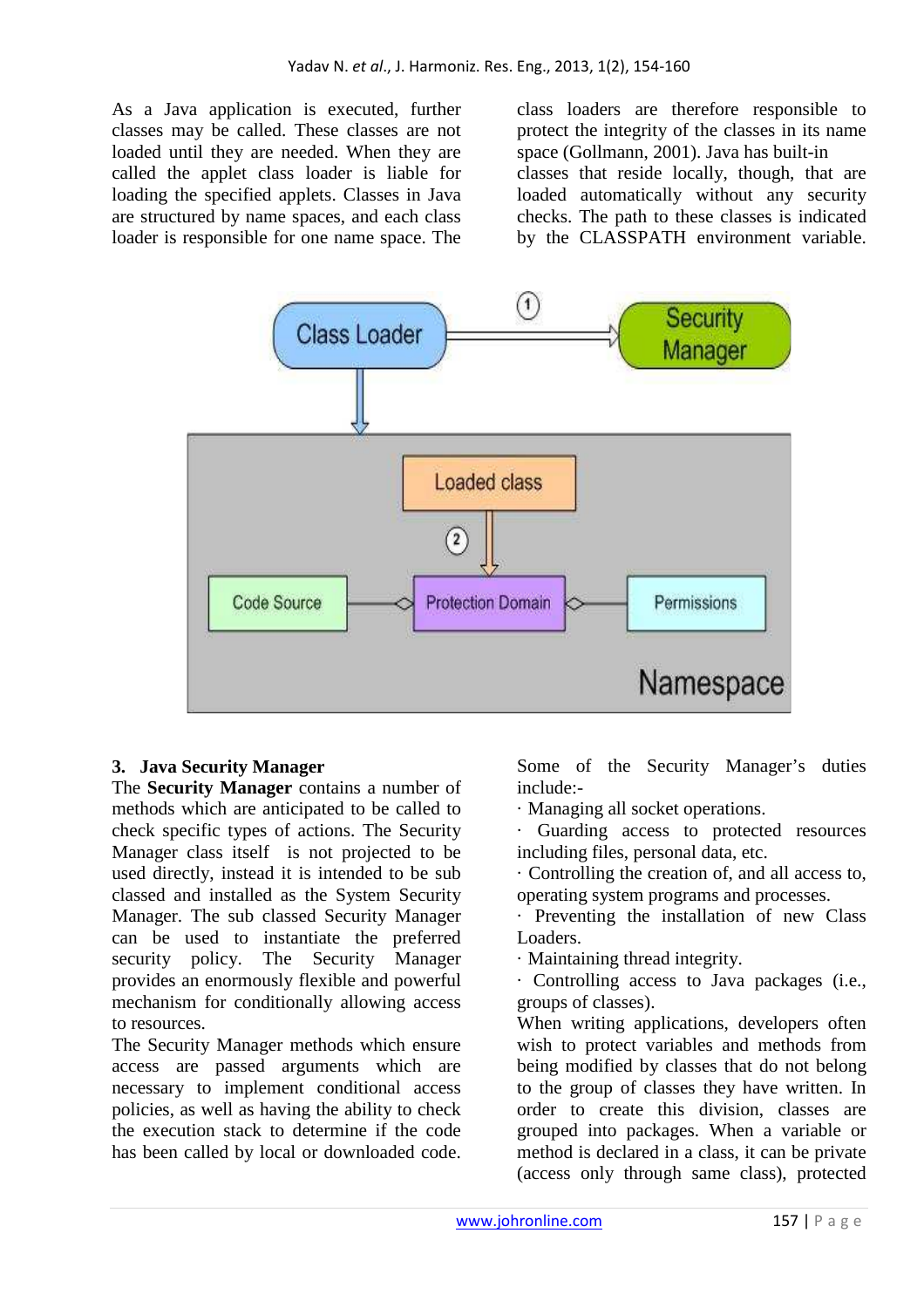(access through class or subclass), public (any class can access), or they may chose not to use any of the former, in which case only classes within the same package will have access. Depending on the package that a class belongs to, the class will have different access to the other classes in the package, so security could be compromised if an unauthorized class attaches itself to the package. The security manager makes sure that only classes that actually belong to the package in question are able to declare themselves in this package. The security settings are configured through a security policy.

Java has provided developers the means to create their own security manager. To create it, the developer must create a subclass of the Security Manager class, and override whichever methods are necessary to implement the required security. For example, the developer may decide to impose a stricter policy for reading and writing files. This could be attained through overriding the read and write methods already defined in the super class.

## **Java Security Fundamentals**

The following section describes the underlying security foundation of the Java platform-

### **1. The Java language rules**

The basic building blocks in the Java security model are a set of language specific rules.

Their primary purpose is to deny access to or modification of random locations in the

memory of the hosting machine. The rules are-

1. Access levels are strictly enforced.

2. Code cannot access arbitrary memory locations.

3. Entities marked with the final identifier cannot be changed.

4. Variables may not be used before they have been initialized.

5. You cannot access data outside your initial data set. E.g., attempts to access an array index that does not exist will result in an ArrayIndexOutOfBounds.

6. Objects cannot be arbitrarily cast into other objects.

**2. Enforcement of the Java language rules**  The constructs liable for enforcing these rules are the *compiler*, *byte-code verifier*, and the *Java Virtual Machine* (JVM*)*. The first line of defence is the compiler. During compilation, every rule is checked; the compiler cannot enforce checking of array bounds or all cases of illegal casts. These checks will be completed at runtime. The problem with casting arises when two objects are not known to be unrelated:

Object maybeCar = myVector.elementAt(0);  $Car ferrari = (Car) may be Car;$ 

There is no way for the compiler to know whether the object returned from the vector is a car, or just something posing as a car.

When classes are loaded in Java, the bytecode verifier provides a means to check the rules on the list above. In addition, the bytecode verifier also makes sure that:

*•* The format of the class file is correct.

*•* Every class has a single superclass.2

*•* There are no operand stack overflows or underflows.

The compiler and the byte-code verifier have overlapping tasks: they perform some of the same checks. The double-checking is crucial when dealing with code that has been compiled by somebody else, whom you probably don't trust.

To exercise the byte-code verifier, you run your program with the -verify alternative from the command line. In upcoming releases of the Java platform, the byte-code verifier will most likely be running by default. But for now, using the -verify option is highly recommended when running code compiled by others.

The JVM is responsible for scrutiny of array bounds and the validity of object casts.

Non-compliance with the former check results in a java.lang.ArrayIndexOutOfBounds Exception. Likewise, illegal object casts end with the throwing of a java.lang.ClassCastException at runtime.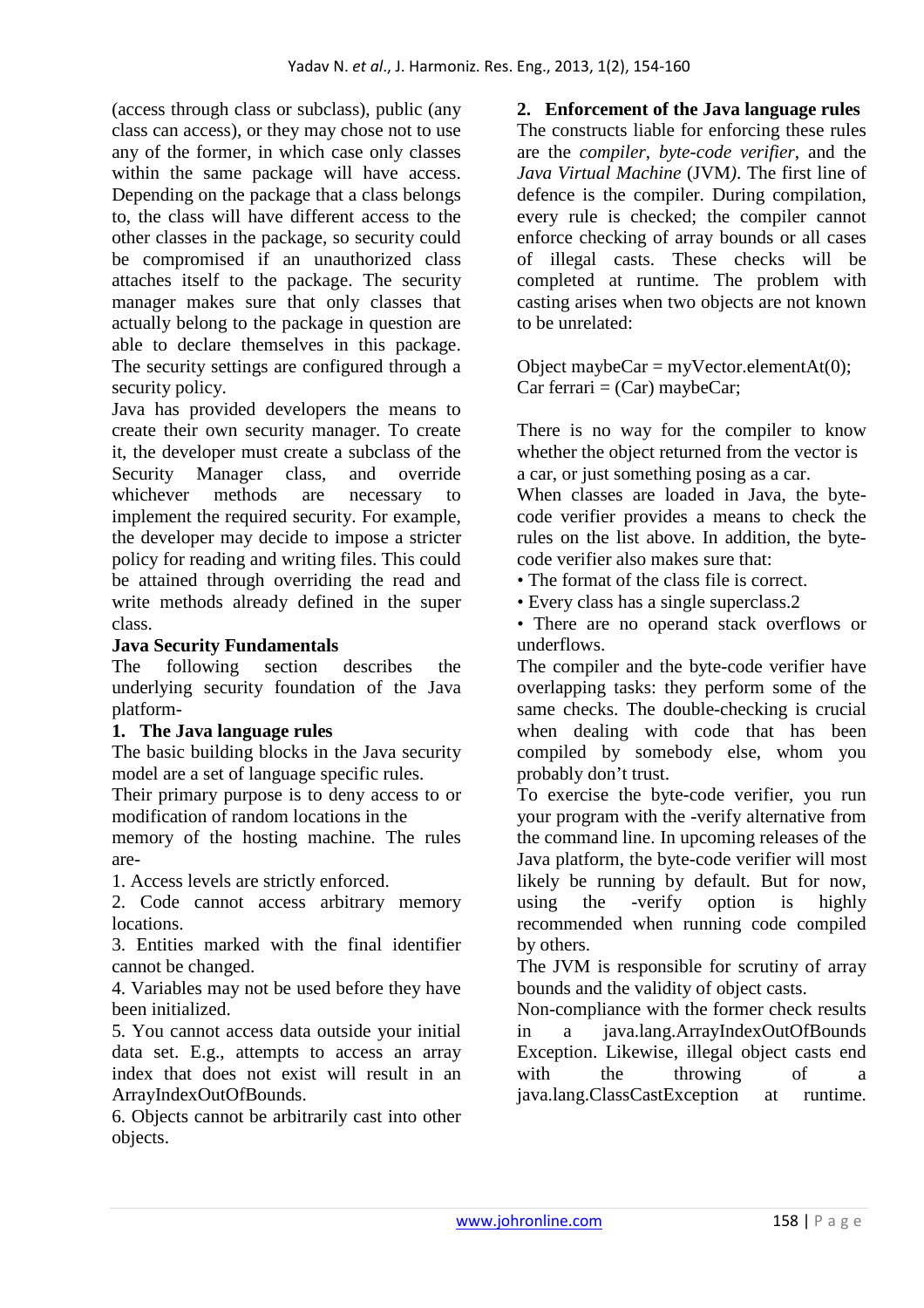

### **The Advantages of Software Protection-**

Historically, memory protection and privilege levels have been implemented in hardware: memory protection via base / limit registers, segments, or pages; and privilege levels via user / kernel mode bits or rings [Schroeder and Saltzer 1972]. Recent mobile code systems,

however, rely on software rather than hardware for protection. The switch to software

mechanisms is being driven by two needs: portability and performance.-

1. **Portability -** The first argument for software protection is portability. A user level software product like a browser must coexist with a variety of operating systems. For

a Web browser to use hardware protection, the operating system would have to provide

accesses to the page tables and system calls, but such mechanisms are not available universally across platforms. Software protection allows a browser to have platformindependent security mechanisms.

2. **Performance***-* Second, software protection offers significantly cheaper cross domain calls. The magnitude of the performance difference is estimated first. The results should not be considered highly accurate, since they mix measurements from different architectures. However, the effect measured is so large that these small inaccuracies do not affect conclusions. For example, first, the performance of a null call between Common Object Model (COM) objects on a 180 MHz Pentium Pro PC running Windows NT 4.0 is measured. When the two objects are in different tasks, the call takes 230 sec; when the called object is in a